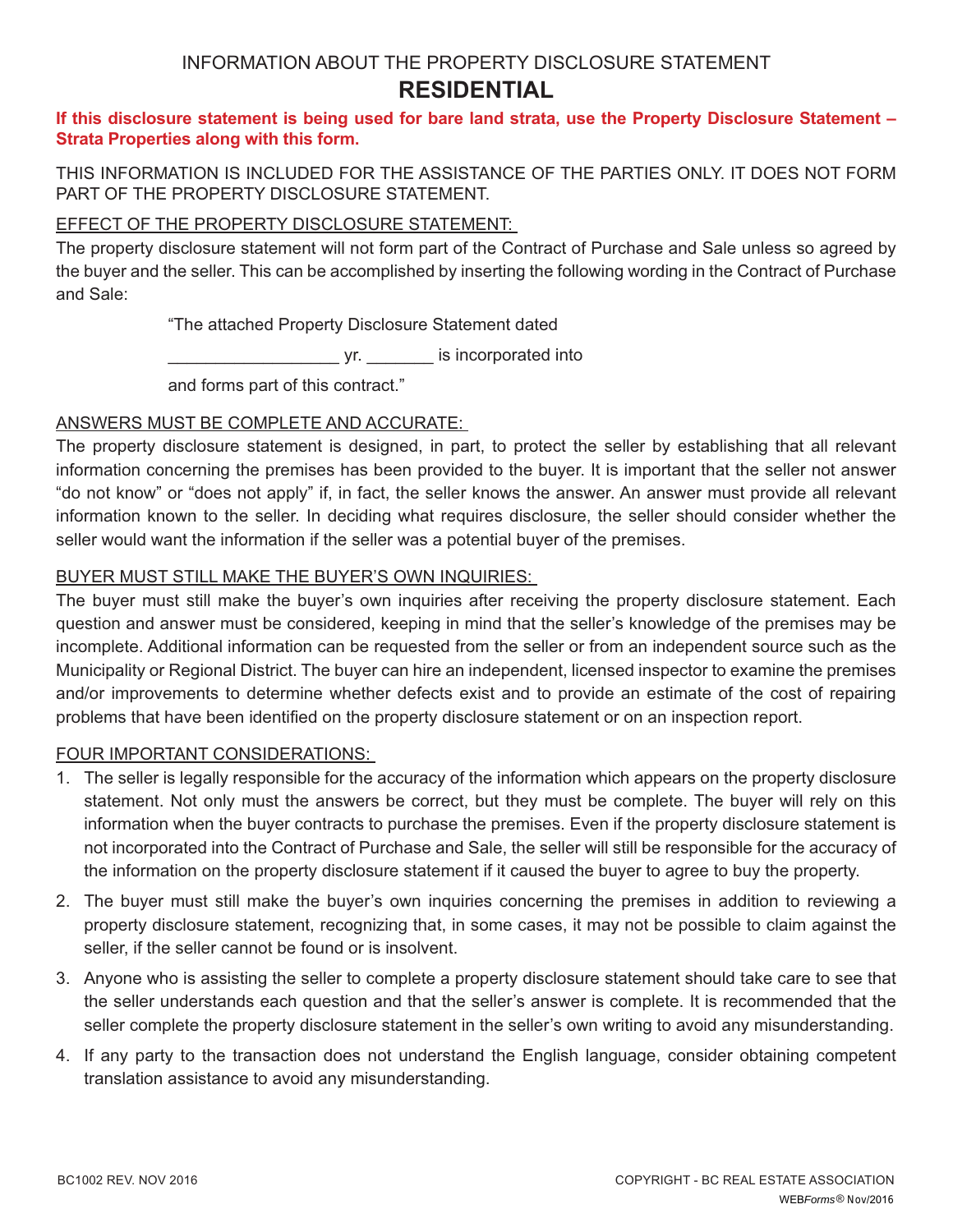# **PROPERTY DISCLOSURE STATEMENT** PAGE 1 of \_\_\_\_\_ PAGES **RESIDENTIAL**



**LITTLE OAK REALTY** 

Date of disclosure: January 18, 2017

The following is a statement made by the seller concerning the premises or bare-land strata lot located at:

### **ADDRESS/BARE-LAND STRATA LOT #: (the "Premises")**

| THE SELLER IS RESPONSIBLE for the accuracy of the answers on this property<br>disclosure statement and where uncertain should reply "Do Not Know." This property<br>disclosure statement constitutes a representation under any Contract of Purchase<br>and Sale if so agreed, in writing, by the seller and the buyer. | THE SELLER SHOULD INITIAL<br>THE APPROPRIATE REPLIES. |           |                              |                                           |
|-------------------------------------------------------------------------------------------------------------------------------------------------------------------------------------------------------------------------------------------------------------------------------------------------------------------------|-------------------------------------------------------|-----------|------------------------------|-------------------------------------------|
| 1. LAND                                                                                                                                                                                                                                                                                                                 | <b>YES</b>                                            | <b>NO</b> | <b>DO NOT</b><br><b>KNOW</b> | <b>DOES</b><br><b>NOT</b><br><b>APPLY</b> |
| A. Are you aware of any encroachments, unregistered easements or<br>unregistered rights-of-way?                                                                                                                                                                                                                         |                                                       |           |                              |                                           |
| B. Are you aware of any existing tenancies, written or oral?                                                                                                                                                                                                                                                            |                                                       |           |                              |                                           |
| C. Are you aware of any past or present underground oil storage tank(s) on the<br>Premises?                                                                                                                                                                                                                             |                                                       |           |                              |                                           |
| D. Is there a survey certificate available?                                                                                                                                                                                                                                                                             |                                                       |           |                              |                                           |
| E. Are you aware of any current or pending local improvement levies/charges?                                                                                                                                                                                                                                            |                                                       |           |                              |                                           |
| F. Have you received any other notice or claim affecting the Premises from<br>any person or public body?                                                                                                                                                                                                                |                                                       |           |                              |                                           |
| 2. SERVICES                                                                                                                                                                                                                                                                                                             |                                                       |           |                              |                                           |
| A. Indicate the water system(s) the Premises use:<br>Community D<br>Private <b>D</b><br>Well<br>□ Not Connected □<br>Municipal $\Box$<br>Other                                                                                                                                                                          |                                                       |           |                              |                                           |
| B. Are you aware of any problems with the water system?                                                                                                                                                                                                                                                                 |                                                       |           |                              |                                           |
| C. Are records available regarding the quantity of the water available?                                                                                                                                                                                                                                                 |                                                       |           |                              |                                           |
| D. Are records available regarding the quality of the water available?                                                                                                                                                                                                                                                  |                                                       |           |                              |                                           |
| E. Indicate the sanitary sewer system the Premises are connected to:<br>Community D<br>Septic □ Lagoon □ Not Connected □<br>Municipal $\Box$<br>Other                                                                                                                                                                   |                                                       |           |                              |                                           |
| F. Are you aware of any problems with the sanitary sewer system?                                                                                                                                                                                                                                                        |                                                       |           |                              |                                           |
| G. Are there any current service contracts; (i.e., septic removal or maintenance)?                                                                                                                                                                                                                                      |                                                       |           |                              |                                           |
| H. If the system is septic or lagoon and installed after May 31, 2005, are<br>maintenance records available?                                                                                                                                                                                                            |                                                       |           |                              |                                           |
| <b>3. BUILDING</b>                                                                                                                                                                                                                                                                                                      |                                                       |           |                              |                                           |
| A. To the best of your knowledge, are the exterior walls insulated?                                                                                                                                                                                                                                                     |                                                       |           |                              |                                           |
| B. To the best of your knowledge, is the ceiling insulated?                                                                                                                                                                                                                                                             |                                                       |           |                              |                                           |
| C. To the best of your knowledge, have the Premises ever contained any<br>asbestos products?                                                                                                                                                                                                                            |                                                       |           |                              |                                           |
| D. Has a final building inspection been approved or a final occupancy permit<br>been obtained?                                                                                                                                                                                                                          |                                                       |           |                              |                                           |
| E. Has the fireplace, fireplace insert, or wood stove installation been approved<br>i.) by local authorities? $\square$<br>ii.) received WETT certificate?<br>$\Box$                                                                                                                                                    |                                                       |           |                              |                                           |
| F. Are you aware of any infestation or unrepaired damage by insects or rodents?                                                                                                                                                                                                                                         |                                                       |           |                              |                                           |
| G. Are you aware of any structural problems with any of the buildings?                                                                                                                                                                                                                                                  |                                                       |           |                              |                                           |
| H. Are you aware of any additions or alterations made in the last sixty days?                                                                                                                                                                                                                                           |                                                       |           |                              |                                           |
| I. Are you aware of any additions or alterations made without a required<br>permit and final inspection; e.g., building, electrical, gas, etc.?                                                                                                                                                                         |                                                       |           |                              |                                           |
|                                                                                                                                                                                                                                                                                                                         |                                                       |           |                              |                                           |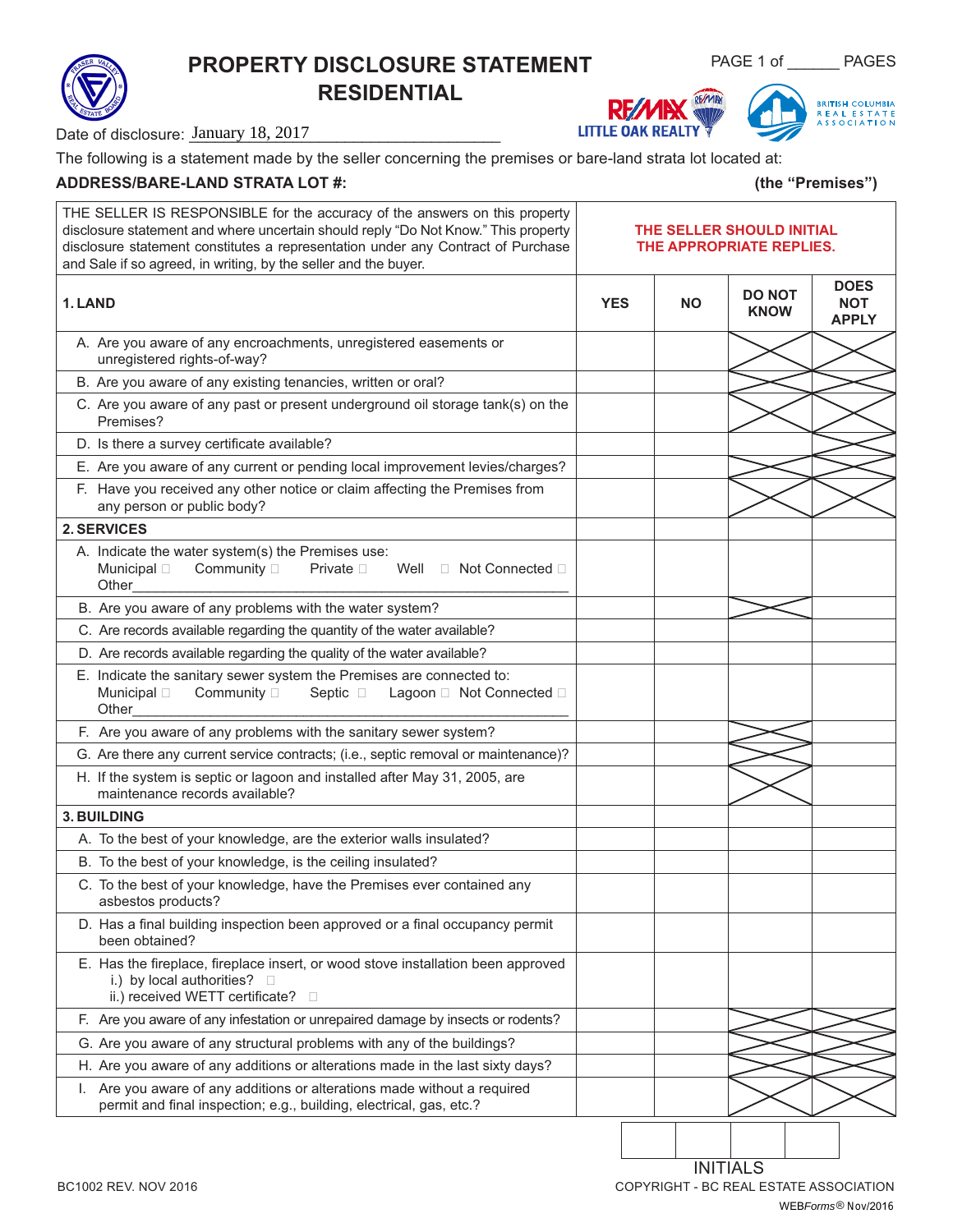### **ADDRESS/BARE-LAND STRATA LOT #:**

| 3. BUILDING (continued):                                                                                                                                                                                                                                                     | <b>YES</b> | <b>NO</b> | <b>DO NOT</b><br><b>KNOW</b> | <b>DOES</b><br><b>NOT</b><br><b>APPLY</b> |
|------------------------------------------------------------------------------------------------------------------------------------------------------------------------------------------------------------------------------------------------------------------------------|------------|-----------|------------------------------|-------------------------------------------|
| J. Are you aware of any problems with the heating and/or central air<br>conditioning system?                                                                                                                                                                                 |            |           |                              |                                           |
| K. Are you aware of any moisture and/or water problems in the walls, base-<br>ment or crawl space?                                                                                                                                                                           |            |           |                              |                                           |
| L. Are you aware of any damage due to wind, fire or water?                                                                                                                                                                                                                   |            |           |                              |                                           |
| M. Are you aware of any roof leakage or unrepaired roof damage? (Age of roof<br>if known: _________________ years)                                                                                                                                                           |            |           |                              |                                           |
| N. Are you aware of any problems with the electrical or gas system?                                                                                                                                                                                                          |            |           |                              |                                           |
| O. Are you aware of any problems with the plumbing system?                                                                                                                                                                                                                   |            |           |                              |                                           |
| P. Are you aware of any problems with the swimming pool and/or hot tub?                                                                                                                                                                                                      |            |           |                              |                                           |
| Q. Do the Premises contain unauthorized accommodation?                                                                                                                                                                                                                       |            |           |                              |                                           |
| R. Are there any equipment leases or service contracts; e.g., security systems,<br>water purification, etc?                                                                                                                                                                  |            |           |                              |                                           |
| S. Were these Premises constructed by an "owner builder," as defined in the<br>Homeowner Protection Act, with construction commencing, or a building<br>permit applied for, after July 1, 1999? (If so, attach required Owner Builder<br>Declaration and Disclosure Notice.) |            |           |                              |                                           |
| T. Are these Premises covered by home warranty insurance under the<br><b>Homeowner Protection Act?</b>                                                                                                                                                                       |            |           |                              |                                           |
| U. Is there a current "EnerGuide for Houses" rating number available for these<br>premises?<br>i) If yes, what is the rating number?<br>ii) When was the energy assessment report prepared?                                                                                  |            |           |                              |                                           |
| <b>4. GENERAL</b>                                                                                                                                                                                                                                                            |            |           |                              |                                           |
| A. Are you aware if the Premises have been used as a marijuana grow opera-<br>tion or to manufacture illegal drugs?                                                                                                                                                          |            |           |                              |                                           |
| B. Are you aware of any material latent defect as defined in Real Estate<br>Council of British Columbia Rule 5-13(1)(a)(i) or Rule 5-13(1)(a)(ii) in re-<br>spect of the Premises?                                                                                           |            |           |                              |                                           |
| C. Are you aware if the property, of any portion of the property, is designated or<br>proposed for designation as a "heritage site" or of "heritage value" under the<br>Heritage Conservation Act or under municipal legislation?                                            |            |           |                              |                                           |

For the purposes of Clause 4.B. of this form, Council Rule 5-13(1)(a)(i) and (ii) is set out below.

## *5-13 Disclosure of latent defects*

*(1) For the purposes of this section: Material latent defect means a material defect that cannot be discerned through a reasonable inspection of the property, including any of the following:*

- *(a) a defect that renders the real estate*
	- *(i) dangerous or potentially dangerous to the occupants*
	- *(ii)* unfit for habitation